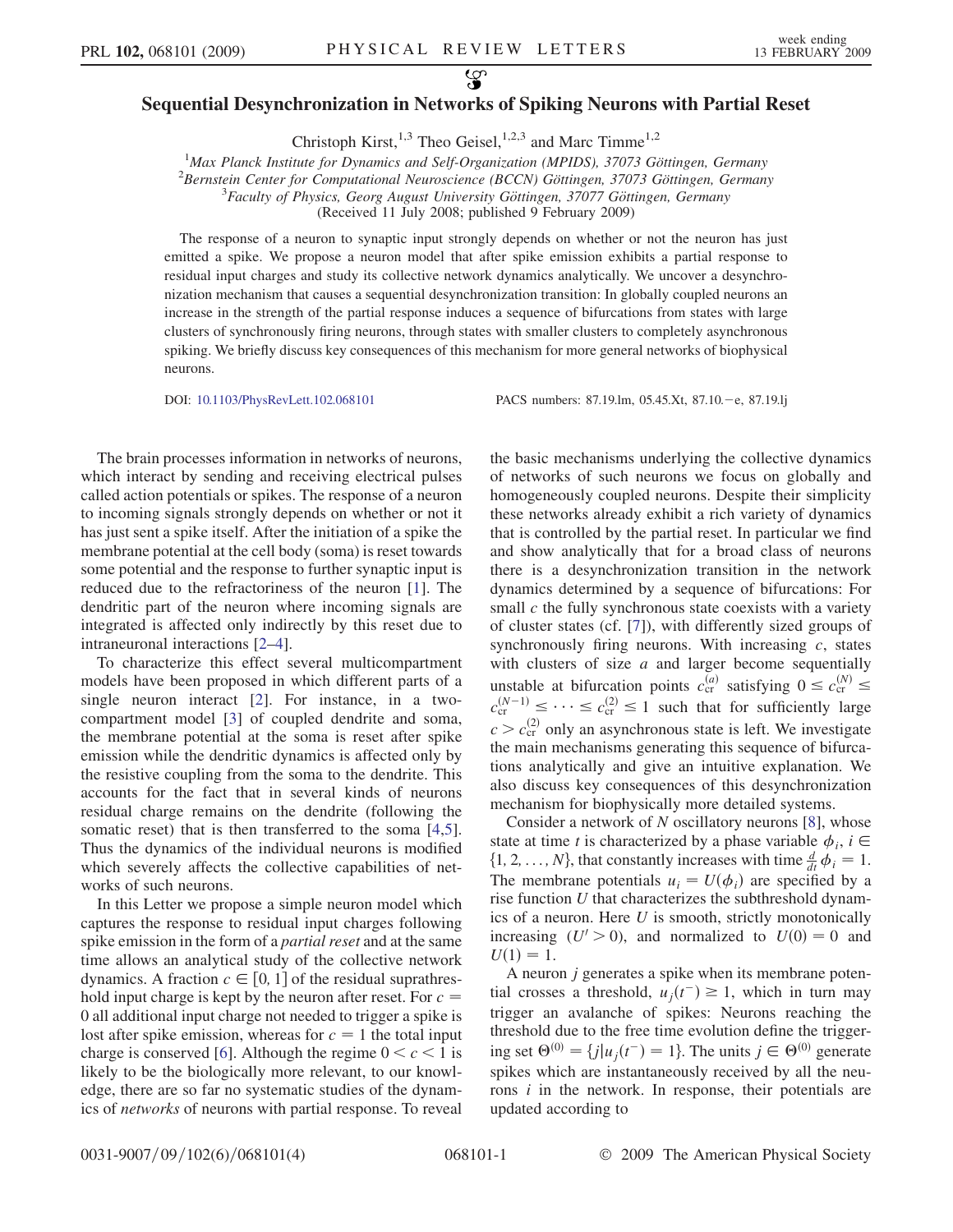$$
u_i^{(1)} = u_i(t^{-}) + \sum_{j \in \Theta^{(0)}} \varepsilon_{ij}, \tag{1}
$$

<span id="page-1-1"></span>where  $\varepsilon_{ij} \geq 0$  determines the strength of a directed synaptic connection from neuron  $j$  to  $i$ . The initial pulse may trigger certain other neurons  $k \in \Theta^{(1)} = \{k | u_k(t^{-}) < 1 \le u^{(1)}\}$  to exilte ate This precess continuous  $u \leq N$  steps until  $u_k^{(1)}$  to spike, etc. This process continues  $n \leq N$  steps until<br>no new neuron crosses the threshold. At each step  $m \in$ no new neuron crosses the threshold. At each step  $m \in$  $\{2, 3, \ldots, n\}$  the potentials are updated according to

$$
u_i^{(m+1)} = u_i^{(m)} + \sum_{j \in \Theta^{(m)}} \varepsilon_{ij}, \tag{2}
$$

<span id="page-1-0"></span>where  $\Theta^{(m)} = \{k | u_k^{(m-1)} < 1 \le u_k^{(m)}\}$ . The phases immedi-<br>ately ofter the avalanche  $\Theta = \prod_{k=1}^{n} \Theta^{(m)}$  of size  $a = |\Theta|$ ately after the avalanche  $\Theta = \bigcup_{m=0}^{n} \Theta^{(m)}$  of size  $a = |\Theta|$ <br>are obtained via are obtained via

$$
\phi_i(t^+) = \begin{cases} U^{-1}(u_i(t^-) + \sum_{j \in \Theta} \varepsilon_{ij}) & i \notin \Theta \\ U^{-1}(R[u_i(t^-) + \sum_{j \in \Theta} \varepsilon_{ij} - 1]) & i \in \Theta, \end{cases}
$$
 (3)

where  $R$  is the partial reset function. Here we focus on the linear form  $R(\zeta) = c\zeta$ , with  $c \in [0, 1]$  specifying the re-<br>maining fraction of suprathreshold input charges after maining fraction of suprathreshold input charges after reset. As a key example of the collective dynamics of neurons with partial reset, we here study neurons with convex rise function  $(U'' > 0)$ , modeling, e.g., a class of conductance based integrate-and-fire neurons, which are homogeneously and globally coupled without selfinteractions,  $\varepsilon_{ij} = (1 - \delta_{ij})\tilde{\varepsilon}$ , and total input strength  $\varepsilon = \sum_j \varepsilon_{ij} = (N - 1)\tilde{\varepsilon} < 1$ . As explicit sample rise functions<br>we use  $U_n(\phi) = \frac{1}{2} \ln[1 + (e^b - 1)\phi]$  where  $b < 0$  speciwe use  $U_b(\phi) = \frac{1}{b} \ln[1 + (e^b - 1)\phi]$ , where  $b < 0$  specifies its curvature.

Systematic numerical investigations indicate a strong dependence of the network dynamics on the partial reset strength c: In particular, we find synchronous states, cluster states, asynchronous states, and a sequential desynchronization of clusters with increasing  $c$ . More detailed, if  $c$  is sufficiently small, the long-term dynamics is dominated by many coexisting cluster states in which neurons are synchronized to differently sized groups resulting in a periodic state of the network (cf. Fig. 1). As c increases, less and less clusters are observed with the maximal number of units per cluster decreasing. Above a critical value of c only an asynchronous state remains.

What is the origin of this rich repertoire of dynamics and which mechanisms control the observed transition? To answer these questions, we analytically investigate the existence and stability of periodic states with clusters of arbitrary sizes. It turns out that the sequence of bifurcations is controlled by two effects: subthreshold inputs that are always synchronizing and suprathreshold inputs that may be synchronizing or desynchronizing depending on the strength c of the partial reset.

As the first step we show that the fully asynchronous (splay [9]) state exists and is stable for all  $c \in [0, 1]$ . It is defined by identical interspike intervals between each pair defined by identical interspike intervals between each pair



FIG. 1 (color online). Sequential desynchronization transition in a network of  $N = 50$  neurons  $(U = U_h, b = -3, \tilde{\varepsilon})$ 0.0175). The phases  $\phi_i$  of all neurons are plotted against the sth spike of a reference neuron. Starting from a synchronous state and perturbing at  $s = 5$ , the phase dynamics are shown for (a)  $c_1 = 0.025 < c_{cr}^{(N)}$  (inset: magnification), (b)  $c_2 = 0.5 \in$  $(c_{\rm cr}^{(N)}, c_{\rm cr}^{(2)})$ , and (c)  $c_3 = 0.7 > c_{\rm cr}^{(2)}$ . (d) Probability  $\mathbb{P}(a)$  of observed cluster sizes a in the asymptotic dynamics of 1500 observed cluster sizes  $a$  in the asymptotic dynamics of 1500 simulations for each  $c \in \{0, 0.0125, \ldots, 1\}$  starting from random phases uniformly distributed in  $[0, 1)$ . Solid red line: Exact theoretical prediction ([10](#page-2-0)) above which clusters are unstable.

of subsequently and individually firing neurons. A firing *map* maps the phases  $\phi_i$  of the system just before one avalanche to the phases just before the next. To construct this map for the asynchronous state we evaluate the current spike (a one-neuron ''avalanche'') and shift all phases by the same amount  $\sigma$  such that the largest of the resulting phases is at threshold. Without loss of generality, we label the neurons' phases in ascending order such that the phases  $\phi_i^*$  and the shift  $\sigma^*$  uniquely define the asynchronous state; they are determined self-consistently by  $\phi_1^* = \sigma^* > 0$  and  $\phi_1^* = U^{-1}[U(\phi_1^*) + \tilde{\epsilon}] + \sigma^*$  for  $I \in \{2, ..., N\}$  such  $\phi_l^* = U^{-1}[U(\phi_{l-1}^*) + \tilde{\epsilon}] + \sigma^*$  for  $l \in \{2, ..., N\}$  such that  $\phi^* = 1$  Homogeneity of the network implies invarithat  $\phi_N^* = 1$ . Homogeneity of the network implies invariance of such an asynchronous state under the firing man for ance of such an asynchronous state under the firing map for every  $\epsilon$  < 1. Applying a small perturbation  $\delta^{(0)}$  =  $(\delta_1^{(0)}, \ldots, \delta_{N-1}^{(0)})$  to the  $N-1$  phases which are not at threshold and linearizing the firing man (cf. [10, 11]) vields threshold and linearizing the firing map (cf. [10,11]) yields the perturbations after the next firing

$$
\delta^{(1)} = A\delta^{(0)}.
$$
 (4)

Here A is a matrix whose only nonzero elements are  $A_{i+1,i} = a_i$  for  $i \in \{1, ..., N-2\}$  and  $A_{i,N-1} = -a_{N-1}$ , where

$$
a_i = \frac{U'(\phi_i^*)}{U'(U^{-1}[U(\phi_i^*) + \tilde{\varepsilon}])}
$$
(5)

for  $i \in \{1, ..., N - 1\}$ . Since  $U' > 0$ ,  $U'' > 0$ , and  $\tilde{\varepsilon} > 0$ ,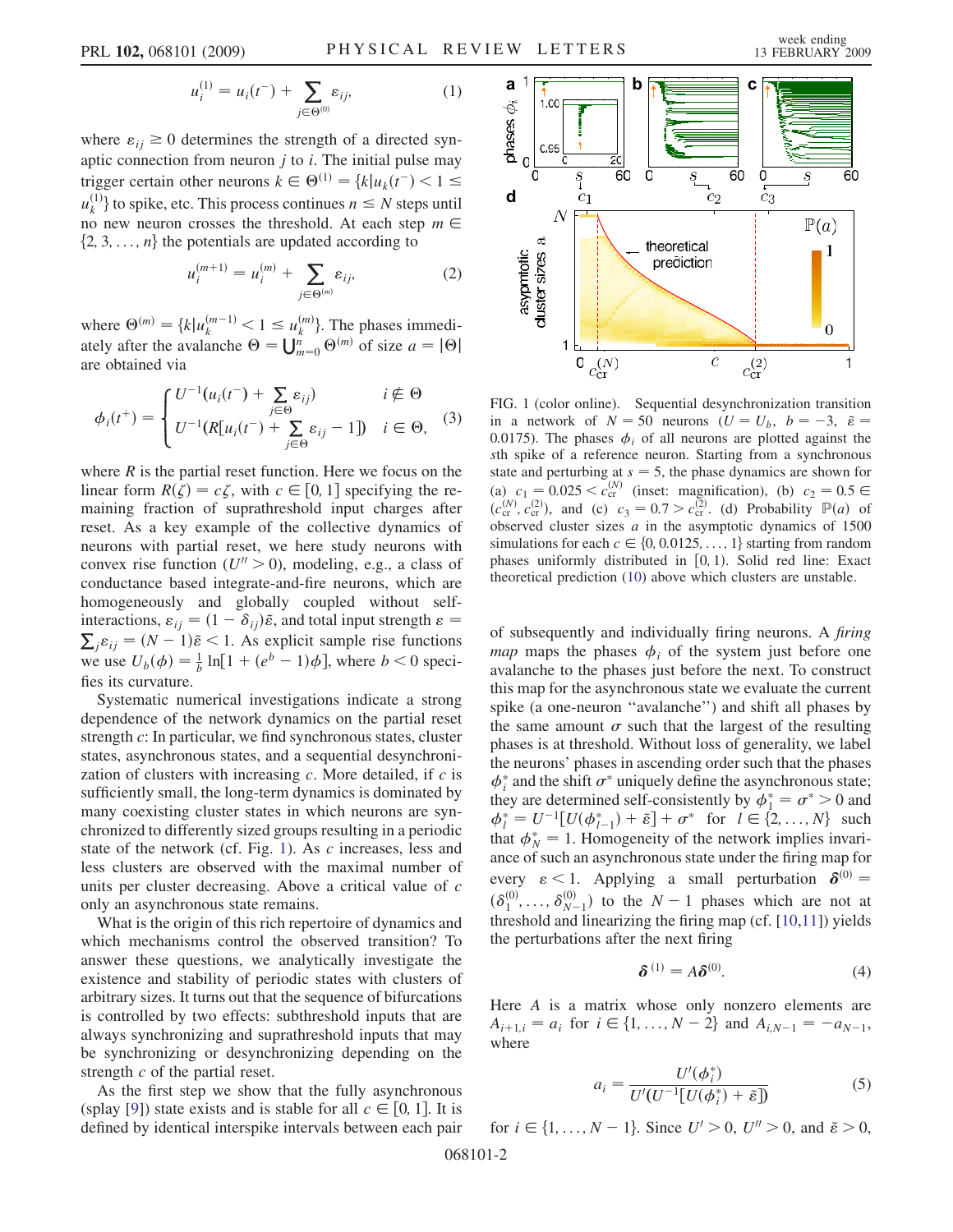we have  $a_i < 1$ . The Eneström-Kakeya theorem [12] applied to the characteristic polynomial of A implies that its eigenvalues satisfy  $|\lambda_i| < 1$  for all  $i \leq N - 1$ , showing that the asynchronous state is linearly stable. The stability properties of this state are identical for all  $c \in [0, 1]$  be-<br>cause all neurons fire individually and do not initiate any cause all neurons fire individually and do not initiate any avalanche with suprathreshold inputs.

Next we investigate the stability properties of a periodic cluster state under the return map, i.e., the mapping of all phases just before the triggering of an avalanche  $\Theta$  of size  $a_1 = |0|$  to all phases just before the same avalanche reoccurs. Such a cluster state exists (i.e., is invariant) unless the maximal cluster size is too large such that this cluster absorbs neurons not belonging to it or is absorbed by other clusters. Given that the specific neuron  $N \in \Theta^{(0)}$ stays in the triggering set of the avalanche, the return map M equals the map defined from the hyperplane  $\phi_N = 1$  to itself. It is fully specified by the number  $m$  of avalanches,  $1 \le m \le N$ , by the number  $a_s$ ,  $s \in \{1, ..., m\}$ , of neurons spiking in each avalanche, and by the subsequent phase shifts  $\sigma_s$  that fix the time lags between the avalanches. This information is determined from the initial phase vector  $(\phi_1, \ldots, \phi_{N-1}, 1)$  and grouped into a firing sequence  $\mathcal{F} =$  $[(\varepsilon_s, \sigma_s)]_{s=0}^m$ , setting  $\varepsilon_s = a_s \tilde{\varepsilon}$ . For given  $\tilde{\mathcal{F}}$  the return map then reads then reads

<span id="page-2-2"></span>
$$
M_{\mathcal{F}}(\phi_i) = S_{\sigma_m} \circ H_{\varepsilon_m} \circ \cdots \circ S_{\sigma_2} \circ H_{\varepsilon_2} \circ S_{\sigma_1} \circ J_{\varepsilon_1}(\phi_i)
$$
\n(6)

for  $i \in \Theta$ . Here  $S_{\sigma}(\phi) = \phi + \sigma$  mediates a pure phase shift,  $H_x(\phi) = U^{-1}[U(\phi) + x]$  specifies the subthresh-<br>old response to an incoming spike and  $I(\phi) =$ old response to an incoming spike, and  $J_x(\phi) =$  $U^{-1}(R[\tilde{U}(\phi) + x - \tilde{\epsilon} - 1])$  represents the partial re-<br>sponse R to suprathreshold input By definition we have sponse  $R$  to suprathreshold input. By definition we have  $M_{\mathcal{F}}(1) = 1$ . For an avalanche of size  $a_1$  to not decay into smaller subclusters, all neurons which were excited above threshold by  $a < a_1$  preceding spikes in this avalanche [cf. [\(2\)](#page-1-0)], i.e., with phases in the interval  $I_a = [U^{-1}(1 - a\tilde{\epsilon}), 1]$ ,<br>have to be excited above threshold again in the avalanche have to be excited above threshold again in the avalanche after return. Thus the conditions

$$
\mathcal{M}_{\mathcal{F}}(I_a) \subset I_a \tag{7}
$$

<span id="page-2-3"></span>for all  $a \in \{1, ..., a_1 - 1\}$  and all admissible firing sequences  $\mathcal F$  with initial avalanche size  $a_1$  ensure a cluster of size  $a_1$  to not split up. For general R and U these conditions for most synchronizing and most desynchronizing firing sequences  $\mathcal F$  yield upper and lower bounds on the maximal size of a cluster to be invariant under the return map [10]. Here we focus on the specific rise function  $U_b(\phi)$  and on the linear partial reset  $R(\zeta) = c\zeta$  to obtain<br>explicit equations for the historeceipments  $c^{(a)}(10)$  and explicit equations for the bifurcation points  $c_{cr}^{(a)}$  [([10](#page-2-0)) and [\(12\)](#page-2-1) below]. For  $U = U_b$  the change of phase differences due to subthreshold inputs is independent of the phase, i.e.,  $H_{\varepsilon}(\phi) - H_{\varepsilon}(\psi) = H_{\varepsilon} \circ S_{\sigma}(\phi) - H_{\varepsilon} \circ S_{\sigma}(\psi)$  for  $\sigma \ge 0$ . Using this property in ([6](#page-2-2)) after determining  $\sigma_m$  from  $M_f(1) = 1$  the return map ([6\)](#page-2-2) for  $i \in \Theta$  becomes independent of  $\mathcal F$  and simplifies to

<span id="page-2-5"></span>where  $\bar{\sigma} = 1 - H_{(N-a_1)\bar{\varepsilon}} \circ J_{a_1\bar{\varepsilon}}(1)$ . Since  $M'_{\mathcal{F}} \ge 0$  conditions (7) simplify to  $M_{\sigma}[U^{-1}(1 - \varepsilon \tilde{\varepsilon})] \ge U^{-1}(1 - \varepsilon \tilde{\varepsilon})$ tions ([7](#page-2-3)) simplify to  $M_{\mathcal{F}}[U_b^{-1}(1-a\tilde{\varepsilon})] \ge U_b^{-1}(1-a\tilde{\varepsilon})$ <br>for  $a \in \{1, a_0-1\}$ . Using convexity  $M'' > 0$  these for  $a \in \{1, ..., a_1 - 1\}$ . Using convexity  $M_{\mathcal{T}}^{\mu} \ge 0$  these further reduce to the single condition for  $a = 1$ 

$$
M_{\mathcal{F}}[U_b^{-1}(1-\tilde{\varepsilon})] \ge U_b^{-1}(1-\tilde{\varepsilon}),\tag{9}
$$

<span id="page-2-4"></span>where a single unit triggers the avalanche. Conversely, a generic perturbation will disturb the cluster such that it gets triggered by a single unit only. Thus condition ([9\)](#page-2-4) is sufficient and necessary for avalanches of size  $a_1$  to be invariant under the return map. Using equality in [\(9\)](#page-2-4), the bifurcation values  $c_{cr}^{(a)}$  above which a cluster state with maximal cluster size a becomes unstable are then determined implicitly by the equation

<span id="page-2-0"></span>
$$
e^{b(1-[(N-a)+c_{\text{cr}}^{(a)}(a-1)]\tilde{\varepsilon})}(e^{-b\tilde{\varepsilon}}-1)=(e^{-bc_{\text{cr}}^{(a)}\tilde{\varepsilon}}-1).
$$
 (10)

Figure [1](#page-1-1) shows an explicit example of these theoretical predictions for the bifurcation values  $c_{cr}^{(a)}$  which well match the numerical results.

In general, we infer from ([10](#page-2-0)) that

$$
0 < c_{\text{cr}}^{(N)} < c_{\text{cr}}^{(N-1)} < \dots < c_{\text{cr}}^{(2)} < 1,\tag{11}
$$

independent of specific parameters  $b$ ,  $\tilde{\varepsilon}$ , and N. First, this implies that the entire sequence of bifurcations is guaranteed to occur in the physically relevant open interval  $c \in$  $(0, 1)$ . Second, with increasing c, states with larger clusters become unstable before states with smaller clusters. In particular, the synchronous state becomes unstable first and cluster states with at most two synchronized neurons become unstable last. Third, for  $a = 2$  we find that the largest bifurcation point

<span id="page-2-1"></span>
$$
c_{\rm cr}^{(2)} = \frac{1}{b\tilde{\varepsilon}} \ln[1 - e^{b[1 - (N-1)\tilde{\varepsilon}]}(1 - e^{b\tilde{\varepsilon}})] \tag{12}
$$

can be arbitrarily small, e.g., as  $b \rightarrow -\infty$ . Thus the entire sequence of desynchronizing bifurcations can occur for arbitrary small c.

The form ([8\)](#page-2-5) of the return map reveals the mechanisms underlying the desynchronization transition as the interplay between synchronization due to subthreshold inputs mediated by  $H_{(N-a)\tilde{\epsilon}}$  [cf. Fig. [2\(a\)](#page-3-0)] and further synchronization or desynchronization due to suprathreshold inputs and partial reset mediated by  $J_{a\tilde{\epsilon}}$ , depending on the strength of the partial reset [cf. Figs.  $2(b)$  and  $2(c)$ ]. The large clusters get unstable first since they receive less synchronizing subthreshold inputs from the other smaller clusters and additionally the desynchronization due to the reset is stronger in larger avalanches.

The observed desynchronization transition prevails for networks of inhomogeneously coupled units and neurons with rise functions of mixed convex and concave curvature, as, e.g., characteristic for quadratic integrate-and-fire neurons [13], the normal form of type I excitable neurons.